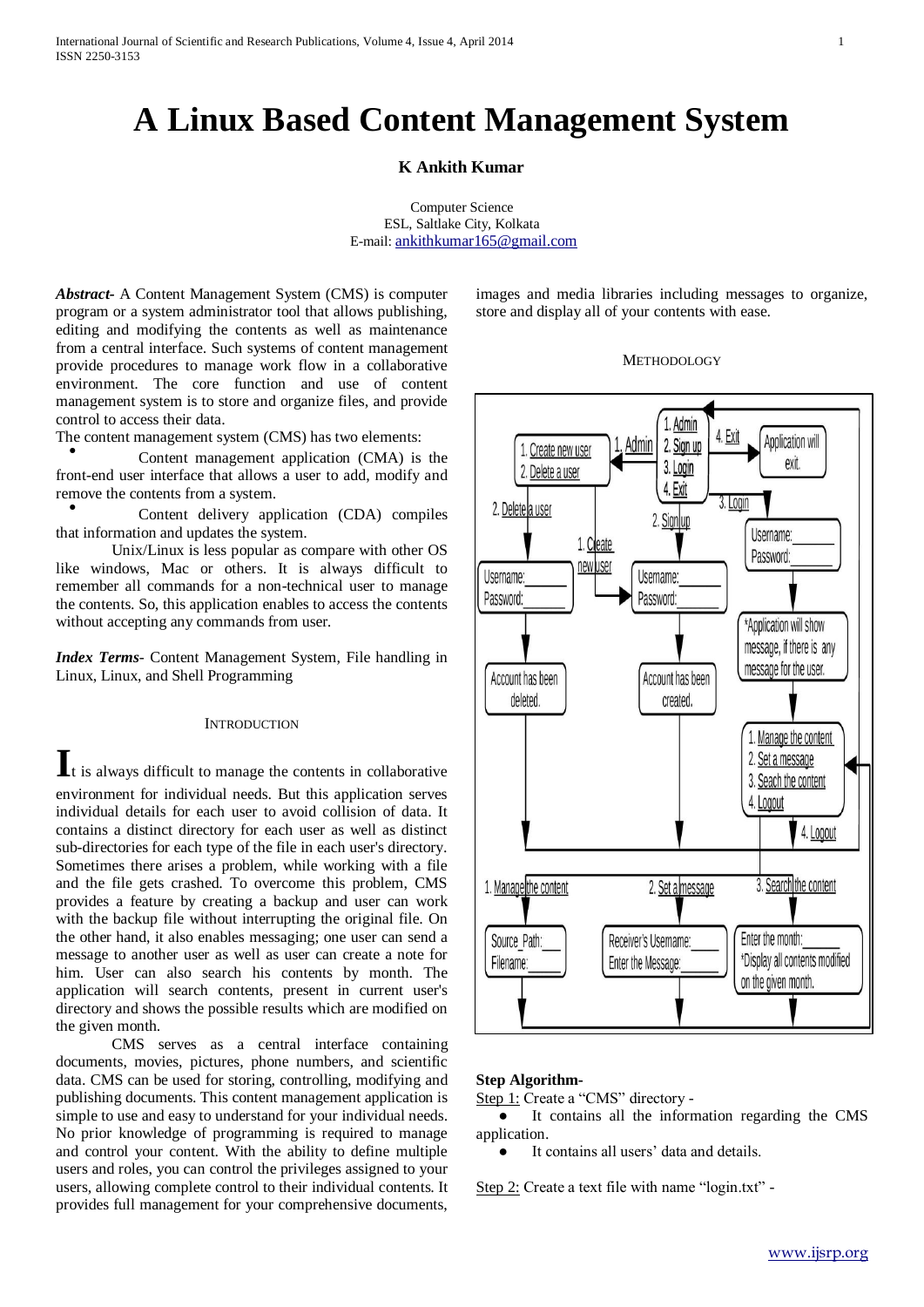- It contains all users' names and respective user's password.
- Step 3: Ask user to choose an option from the following
	- 1. Admin.
	- 2. Sign up.
	- $\bullet$  3. Login.

Step 4: In Admin mode -

- Admin can delete any existing user.
- Admin can create a new user.

Step 5: In Sign up mode -

- User can create user's account.
- As user will create his/her account, the details regarding the user will be updated in "CMS" directory followed by user name.

Step 6: In Login mode -

- User can login into the user's own account
- User can perform the following operations -
	- 1. Content Management.
	- 2. Messaging.
	- 3. Search for the Content.
	- 4. Logout.

Step 7: As the user logins into the system, an application will open automatically and a message will be shown to the user if any other user has sent message to the current user.

Step 8: In Content Management mode, user can edit any file.

- A duplicate copy of original file will be created in user's directory.
- User can edit and save the duplicate file.
- After editing the file, user can replace the original file with the duplicate file if necessary.

Step 9: In Messaging mode -

User can send a message to any existing user followed by receiver's username and message.

Step 10: In Searching mode -

- User can search the contents by month.
- All the contents modified on the given month will be show to the user.

Step 11: Finally, if user wants, user can logout from the application.

## **Messaging-**

The messaging feature of this application enables the user to send a message to any existing user in the application. It can also be used as notes by any user for him/her. Consider there are two users- user1 and user2. If user1 wants to send a message to user2 after getting logged into the application, user1 should mention receiver's user name say "user2". The application will check for the existence of user2. If user2 exists then the application will allow user1 to send message to user2 otherwise application will show a warning message. When user2 logins into the application, the message will automatically popup only once.

## **Content Management-**

The content management feature of this application enables the user to store and organize files, and provide the control to access their data. User can access any file from the system and can modify it without updating the original file. When the user chooses to manage the content, the application will ask the user to give a source path of the file and also checks for the existence of the path. If the path exists, the application will ask for filename and again checks for the existence of the file. If the file exists in the given source path then the application will make a duplicate file of the original file and the duplicate file will open in edit mode. Now, the user can modify the file. As user will save the file, application will save the duplicate file without modifying the original file. Application will ask if the user wants to replace the original file with the duplicate file. If the user wants, he/she can replace the original file.

## **Search for the Content-**

The Content search feature of this application enables the user to find the content for the given parameter. User can search his/her contents on the basis of month. Application will ask the user to enter the month, search all the contents present in user's directory and shows all the contents modified for the given month.

**RESULT** 





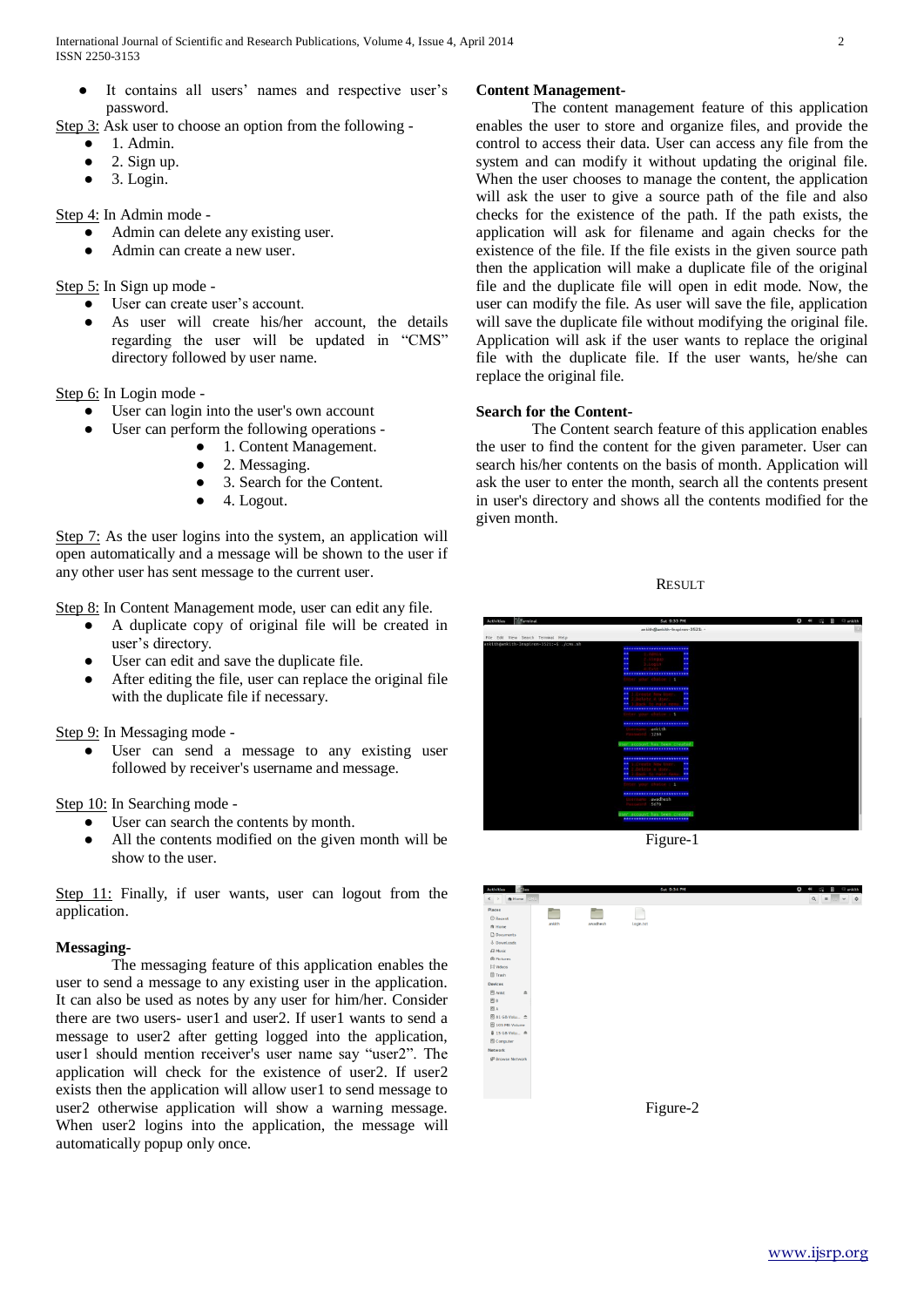International Journal of Scientific and Research Publications, Volume 4, Issue 4, April 2014 3 ISSN 2250-3153





Figure-7



Figure-4

at 9:36 P

ile Edit View Search Tools Documents Help<br><mark>-</mark> 프 Open v 프 Save | 급 | Syllado @ | 을 단 | 급 | Q Q

, World!");

 $\frac{1}{APP}$ 

E

 $\frac{1}{MSG}$ 

 $\frac{1}{\epsilon}$ 

 $\overline{1}$ 

Saving Re

printf("Hello<br>return 0;

Figure-5

 $\mathsf{C} \smile \qquad \mathsf{Tab}\ \mathsf{Width}\colon \mathsf{8} \smile \qquad \qquad \mathsf{Ln}\ \mathsf{6}, \mathsf{Col}\ \mathsf{2} \qquad \qquad \mathsf{INS}$ 

 $\begin{array}{c|c|c|c|c} \hline \textbf{Q} & \textbf{B} & \textbf{B} & \textbf{B} & \textbf{B} \\\hline \end{array}$ 



Figure-8



Figure-9





Figure-10